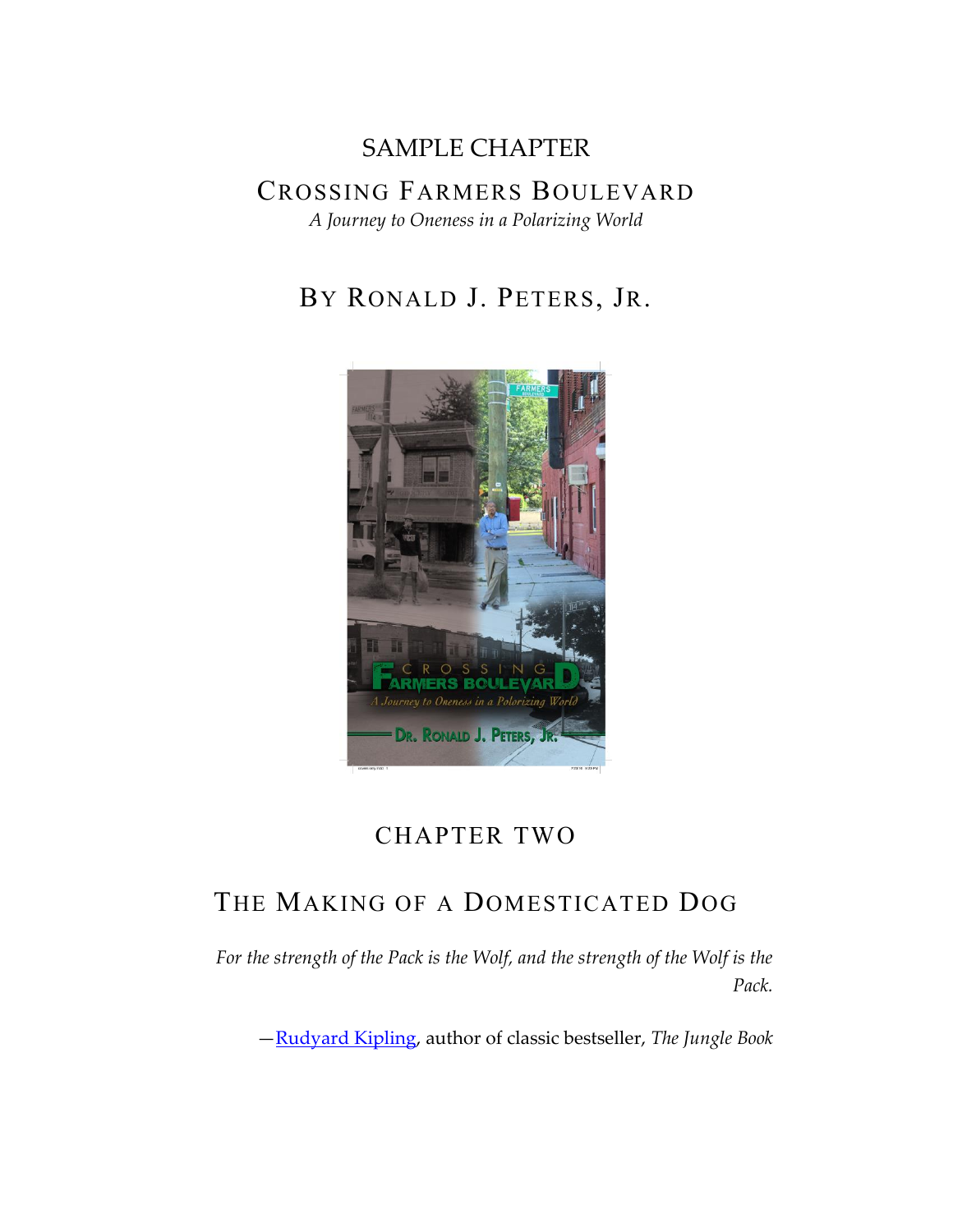### Wolf versus Dog

rtificial selection is a term devised by the great scholar, Charles Darwin, to describe the evolutionary process by which plants and animals can be developed, usually through interference from man. Human handlers, trainers, or overseers manipulate the time, space, and place of animals and plants to develop and ultimately breed unnatural yet desired traits.<sup>1</sup> Until the twentieth century in the United States, humans and gray wolves were at the top of the food chain. However, over the last century humans have killed thousands of these dominant, orderly, strong, team workers and tactical hunters out of fear they may attack their loved ones or invade their environment. As a result, most of the wolves that survived were the most mentally and physically nonresistant and broken wolves in the pack. They were bred to recessively submit to man's orders, happily eat man's leftover scraps and bones for their meals, and even bark and alert their overseers when their own biologically predisposed cousins are autonomously attempting to feed themselves and pack members. A

Through evolution and breeding of the weak, the species that evolved is today's domesticated dog, man's artificially made best friend. Take heart, I am a dog lover and have a canine companion I love dearly. Nevertheless, there are three major reasons why I find dogs to be very disloyal and overwhelmed with fight-or-flight, reptilian-brained characteristics.

First, whoever feeds a dog the most is the dog's master. Regardless of the number of years you spend caring for a dog, if someone else offers it more *food currency*, it will *take flight* and disloyally give it obedience and attention to the highest feeder. A dog can be "married" to a family for years; however, as soon as something looks prettier or more lucrative than its present source of existence, it is overwhelmed by the reptilian brain and thoughtlessly gives itself over to the moment.

Second, because of its fight-or-flight nature, the only real methodology that can be used to train a dog is fear. A human can give a dog all the love in the world, but the only thing that stops it from ultimately knocking over garbage cans, chewing leather shoes, humping children, or stealing food from those it perceives as tolerant, loving, or weak is the insurmountable fear it internalizes from its master's firm conditioning. Today, it is considered abusive to beat a dog into submission, so twenty-first-century overseers now use food currency or "bonuses" for appropriate behavior and high-pitched tormenting noises (screaming) and food deficiency (currency cutbacks) for maladjusted behaviors.

Finally, a dog can get all the training in the world, but it is still a very impulsive hunter. Wolves realize that working tactically with the pack is more efficient and produces much better profits than trying to keep all the earnings for themselves. While most dogs will bark and impulsively *take flight* after their prey, a lone gray wolf howls to draw attention to itself while its counterparts attack the prey from behind. Because most dogs want all the profits, they are subjected to a polarized lifestyle. While some are successful, most live a life of begging. During my developmental years from age two to five, while my parents worked, I was being trained to be a dog instead of a gray wolf.

### Conditioning

After I was two years old, my parents felt it was time for my mother to return to the workforce. She worked as a keypunch operator, a data-processing job that is obsolete today due

 $\overline{\phantom{a}}$ 

<sup>&</sup>lt;sup>1</sup> Gregory, T. R. (2009). Artificial selection and domestication: modern lessons from Darwin's enduring analogy. *Evolution: Education and Outreach* 2(1): 5–27.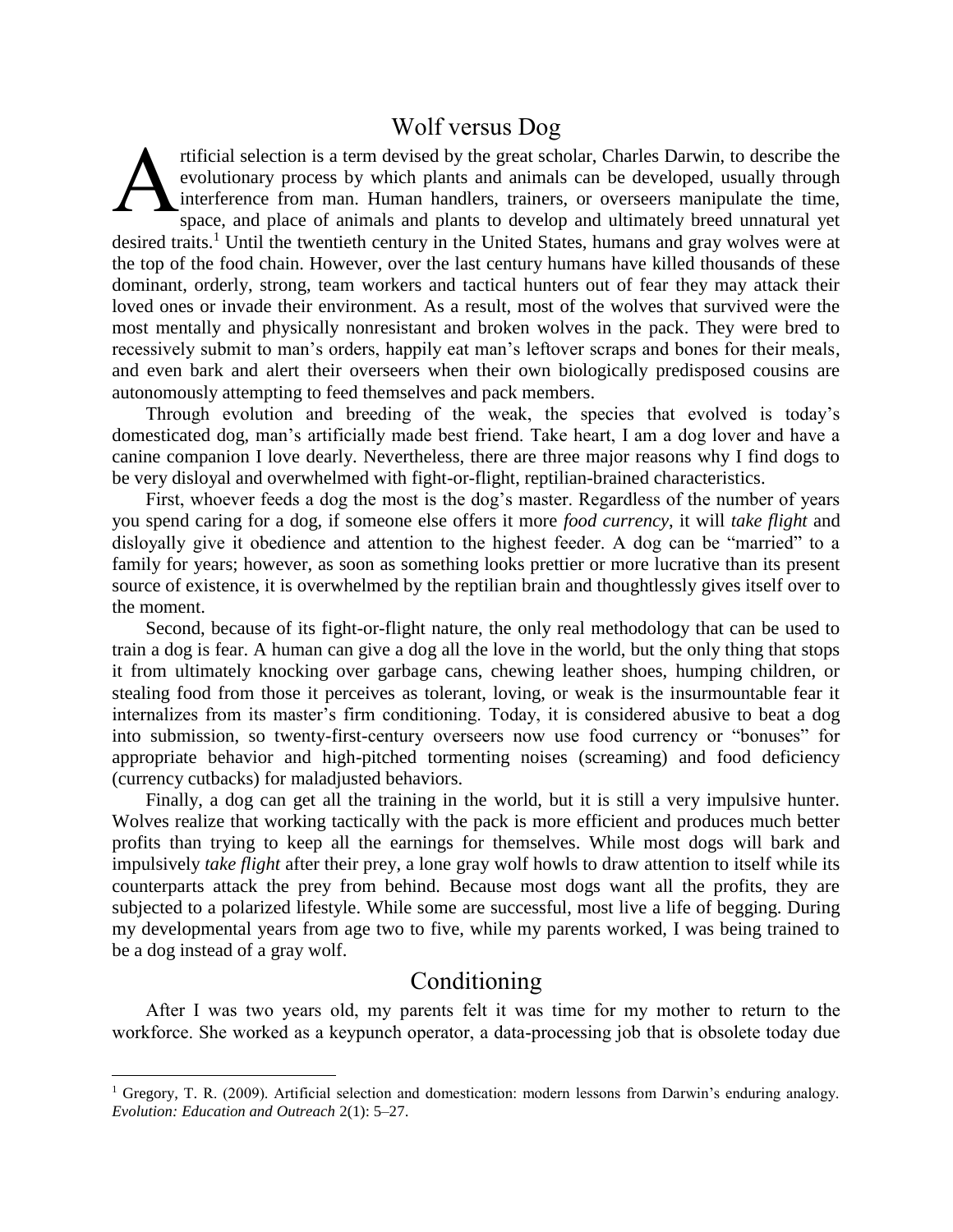to technological advances, and my father worked long hours as a corrections officer. Consequently, half of my weekdays were spent at the home of a community elder who my mother affectionately told me to call "Aunt." Regardless of the weather, my mother carried me in her arms to my non-biological aunt's big house near 175th Street and Linden Boulevard. As we approached, I always looked forward to ringing her black doorbell. For some reason, my grayhaired aunt always allowed me to see my mother leave through her screen door. My mother would wave and blow kisses as I cried profusely upon seeing her leave my sight.

As a man, I now understand the misconstrued message that I gave my mother by crying. While she may have thought I was crying because of her loving absence, it was the exact opposite. I was crying because of the doglike treatment that I would be given by this soulless individual in the hours to come. Although her house was huge, I was only allowed to explore two areas. I never saw the light of day or stepped foot outside to play. I was confined to this individual's open entry area near her front door and basement. Everyday my routine was exactly the same. I would play with my trains and toys for probably an hour, eat, and then get escorted to her dark, cold, moist, scary basement for my so-called nap. She would turn off all the lights, make me lie on a hard cot and tell me to go to sleep. She would immediately go upstairs and close the door.

Anything other than this elderly woman thinking I was asleep led to extremely venomous consequences. When I blindly walked my way up to the top of her staircase to get rescued from what I perceived as monsters coming to get me in the dark, she counter-punched me with a harsh opening of the door and a swift and irate summons back to my cot, "Go back down there, boy, and lay down and go to sleep."

When I followed her rules and called her from my cot to use the bathroom, she gave me a combination mental left hook for interrupting her soap operas, better known as "her stories" and a ferocious jab for asking her to walk downstairs to escort me to the only bathroom I was ever allowed to use, the one in the basement, followed by her intimidating stare down and body language that loudly told me while I was sitting on the toilet that I was playing games and wasting her time just to get the lights on.

When she did turn on the lights while *conducting her bi-hourly rounds* and observed that I was lying on her cot in my *prison cell* awake in the dark, she gave me a punch in the eyes with her fear-based screaming and ordered me to close my eyes and go to sleep. Usually about two hours before my mother arrived, I was allowed out of my dark cell and brought back to the northern side of the open entry area she had converted into a *chow hall*. Then, systematically, after my meal, I was escorted to the southern side of the same room for brief recreational time with my train and toys and, finally, staged by the front door for my mother's arrival. Every second until I saw my mother walk up the drive seemed like an eternity. I looked through that screen door like a watchdog, and when I saw her face, I was overwhelmed with excitement. To my mother, my display was an exhibition of our connection and love. But to me, it was a celebration of her freeing me from that dog breeder's kennel. Ironically, while my father was working as a corrections officer, his son was imprisoned for ten hours a day. While he was trying to make me into a dominant and healthy man, I was being trained to be a nonresistant and recessive dog.

#### Cohabitation

Some may view my "aunt" as an extremely negative individual. However, every perceived, selfish action that she enacted on me helped me to survive among the wolves of the world.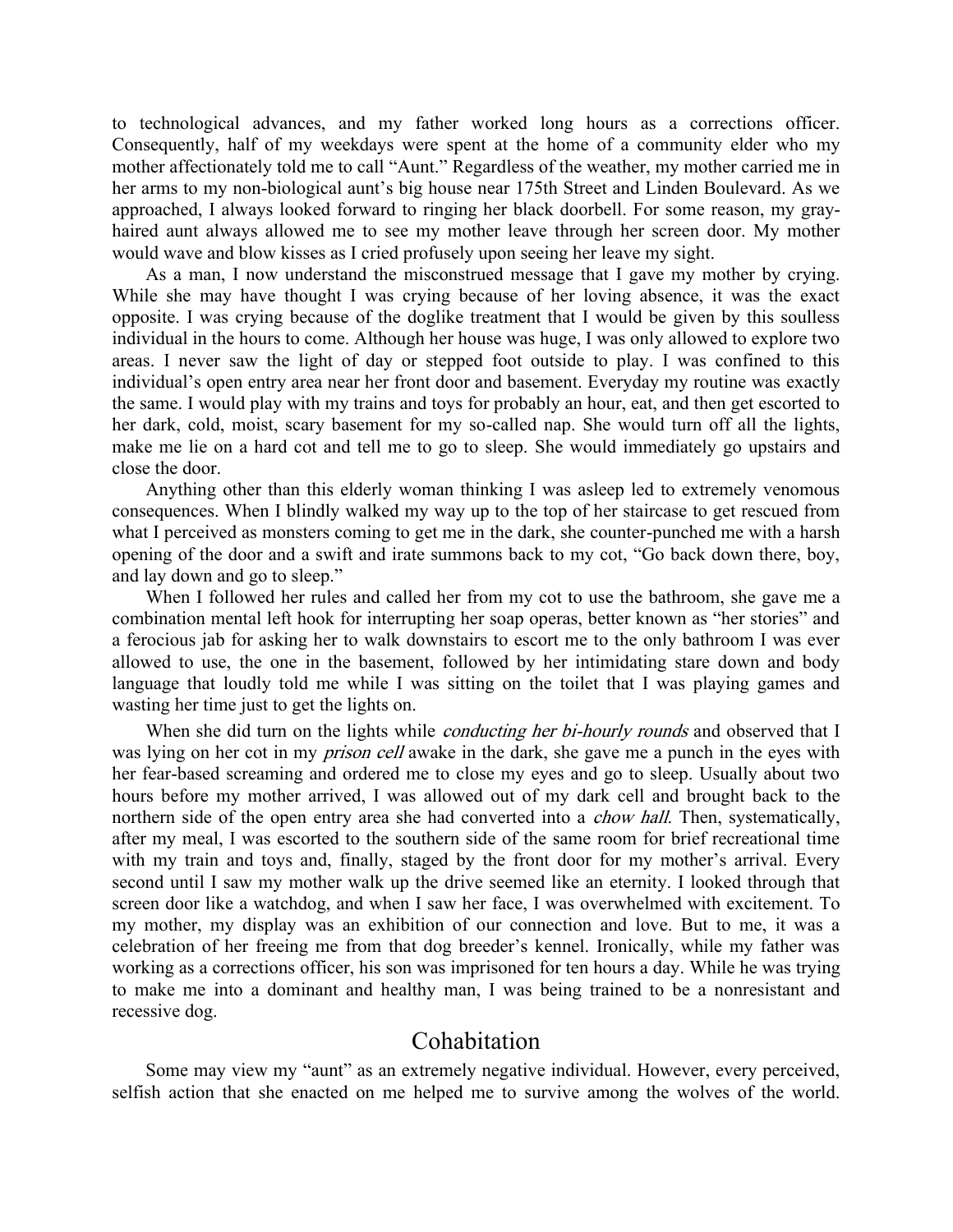Eventually, I did not call her to take me to the bathroom. I learned to walk in the darkness to attain my goals. Through this experience, I learned to move forward in the face of darkness and extreme criticism. This skill was essential to my walk through the valleys I faced in life, resulting in my acquisition of what many perceived as inconceivable personal goals.

Eventually when my aunt flicked on her lights to conduct her rounds, I feigned sleep in order to show compliance and avoid attack. This skill proved very important during the 1980s crack epidemic when thieves raided my house and looked me over while taking my belongings. It also proved useful when I was on a hijacked train full of impetuous reptilian young men stabbing and robbing innocent people. I realized from those experiences that acting like I was "down for the count" and "already served up" may have saved my life. After all, the courageous gray wolf was nearly terminated and the compliant sleeping dog exists in abundance.

My placement in the dark as a child also taught me to use my time wisely. I always felt that I had a higher level of emotional and spiritual intelligence compared to most people my age. Today, my wife is amazed at my level of intuition or the development of the right hemisphere of my brain. When I see a person, I can actually see "right through them" from the start. This gift was developed in my aunt's dark basement, a place where I had no choice but to meditate and connect with my inner self.

About this same time period, my father graciously gave me a dog of my own. I named him Chippy. We had great times together. Because most of the children in my community were either teens or existed under reptilian conditions, other than my younger cousin Gordon, my dog was my only friend. He was a medium-sized dog that never got his fluffy hair cut. He was not fully domesticated, living most of his life in the backyard chained to my corroded, metal swing set that was missing a swing. Although most of the time he was relegated to urinating, defecating, and walking around in the same fifteen-foot area that my father allowed him to explore, when I was older I was eventually required to "go walk the dog." Because of my age (time) and the environmental confines of his chain (space) in the backyard (place), usually Chippy feverishly walked me.

While walking in our neighborhood, he would often pull toward other canines that were usually being walked by their older teenage handlers. We would then go through a process that would eventually lead to one of two polarizing outcomes. First, my dog and the other dog, regardless of their size, would sniff one other. Then, because most of the dogs we encountered were the bigger and more intimidating dogs of the time, Doberman pinschers or German shepherds, the young handler would instigate a fight by saying something similar to, "My dog can fuck your little dog up." I would counter with, "Okay, we will see what happens."

From this process, I learned a lot about immature dog handlers. Regardless of age, most immature handlers with perceived intellectual or physical advantages can be very careless and sloppy with the opposition they select for their fighters. Wise handlers would never put their fighters into the ring without conducting an extensive audit of their fighters' or the competitions' strengths and weaknesses.

Because of prior research, most good handlers usually win before the first round of the bout. While some journalists and critics devalue handlers who do not allow their fighters to go up against certain opponents, I have great admiration for those who respect their research and place emphasis on the longitudinal health and welfare of their fighter's career compared with the "financial currency" they will receive from one prize fight.

I was once told that a true predator selects the time, place, and space that they attack their prey. The only thing an individual controls is his or her own opportunity for victimization. An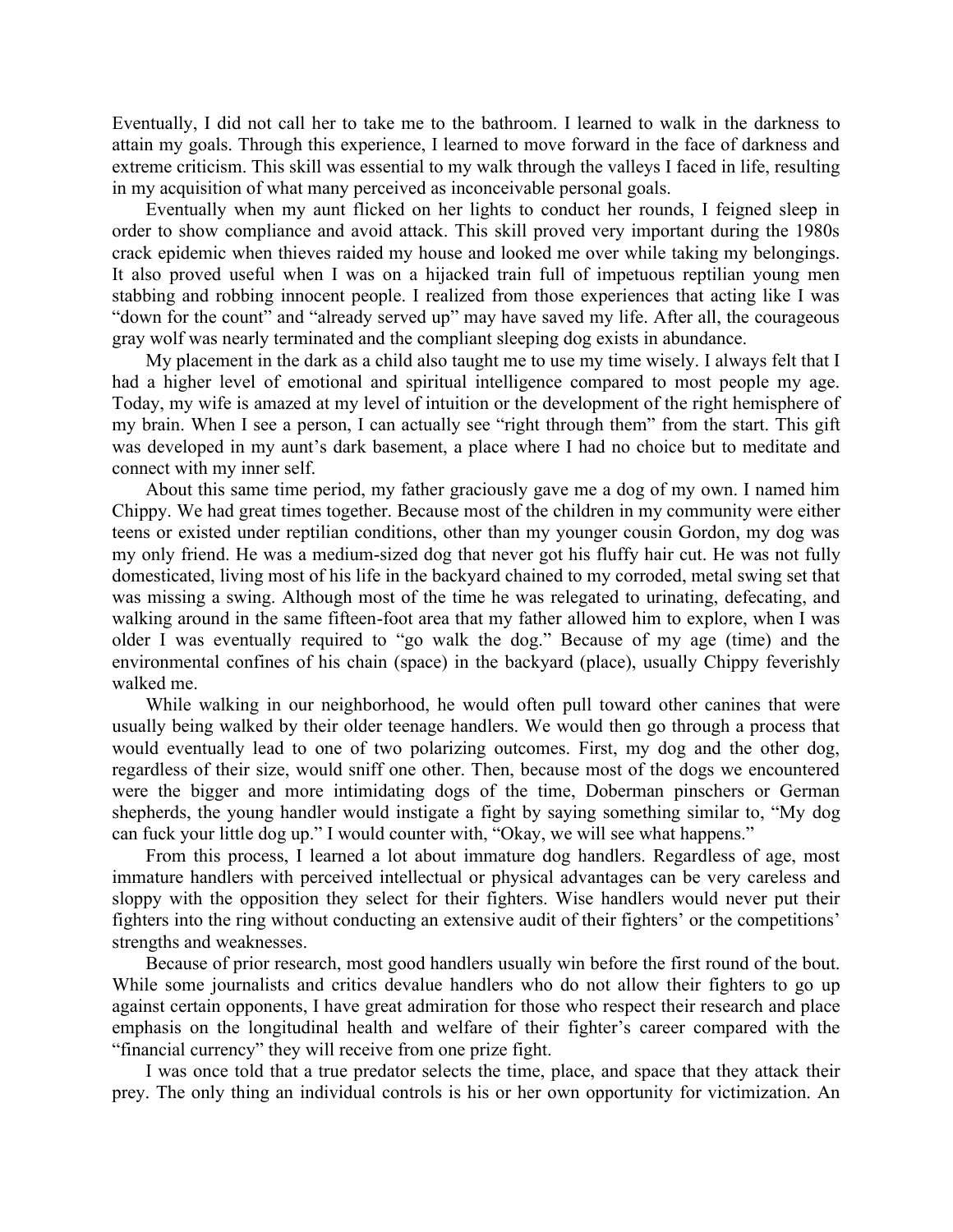exceptional handler is extremely watchful, tactical, and patient. In fact, most do not allow a champion fighter to engage in mega-bouts until the opponent signs off on the time (usually an age when the opponent is past his/her prime), place (usually a boxing arena that provides the most money for the handler and fighter), and space (an area most comfortable and fan-friendly for the fighter). Good handlers know that controlling these three variables gives them a great advantage and protects them and their fighters from both financial and physical harm.

For every overpowering Goliath, there is a little David with the heart of a champion. Consequently, the greatest handlers and fighters are extremely unassuming in their preparation and training regimen for any fight. In addition, they have an understanding that the more you allow your dominant fighter to battle, the greater the odds of meeting a small-pawed, inconspicuous dog that possesses some kind of rare fighting gene that makes him an undefeated champion among his peers.

Time after time after the initial sniffing, an ill-prepared young handler in my neighborhood would initiate a confrontation. Because I was younger and my dog was smaller, they wanted to "dog us out" from the start. Nonetheless, their botched attempts to bully us always resulted in regret—for them. After the first round of sniffing, my little champion delivered the opposite outcome for the fight they arrogantly initiated. By the start of the second round, he was either sexually or physically on top of the situation. It made me very happy to hear the once antagonistic, older, and now humbled handlers beg their perceived younger and weaker victim: "Get that fucking dog off of my dog." They had no idea that they were our prey all along. In fact, after engaging their big dogs in battle and getting them injured, some would say they were going to "fuck me up" when they saw me later. But as a masterful handler, I controlled my "opportunity for victimization" by always walking in my community with what they grew to call my "crazy fucking dog."

Sometimes I would kick the broken beer bottles off the corner of an abandoned lot and Chippy and I would race. He would give me, and sometimes Gordon, a head start. I would yell, "Go, Chippy!" And like the champion he was, he would beat us to the finish line almost every time.

Sadly, sometimes at night he would whine and cry from being chained and lonely. I would come down the stairs, pull over a rusting metal rocking chair next to him, allowing him to briskly jump into my lap. To comfort him, I would sing the same song over and over again, a song that I thought was magical and full of hope, the theme song from the Disney World commercials, "When you wish upon a star, makes no difference who you are, anything your heart desires, will come to you." He loved it and, most of the time, went right to sleep. There were times, however, when he requested several encores and after several walks up and down, up and down, up and down from the bedroom to the rocking chair, my patience and empathy were overpowered by my need for sleep. Out of fatigue and based on what I was taught, I would invoke fear-based conditioning toward my only friend by throwing rocks that I gathered during my last encore performance from my bedroom window, yelling at him like my "aunt" did me from the top of her stairs. "Shut up and go to sleep, Chippy!"

Later in life, my best friend got sick. I wanted my parents to take him to a veterinarian, but I knew that they didn't have the money or value him enough to save him. Consequently, I did not ask them for empathy and watched my best friend spit up blood until he eventually died. Although I was devastated, when my father took me outside the next day to talk about Chippy's death, I knew not to cry or share my inner thoughts because that would show weakness. When he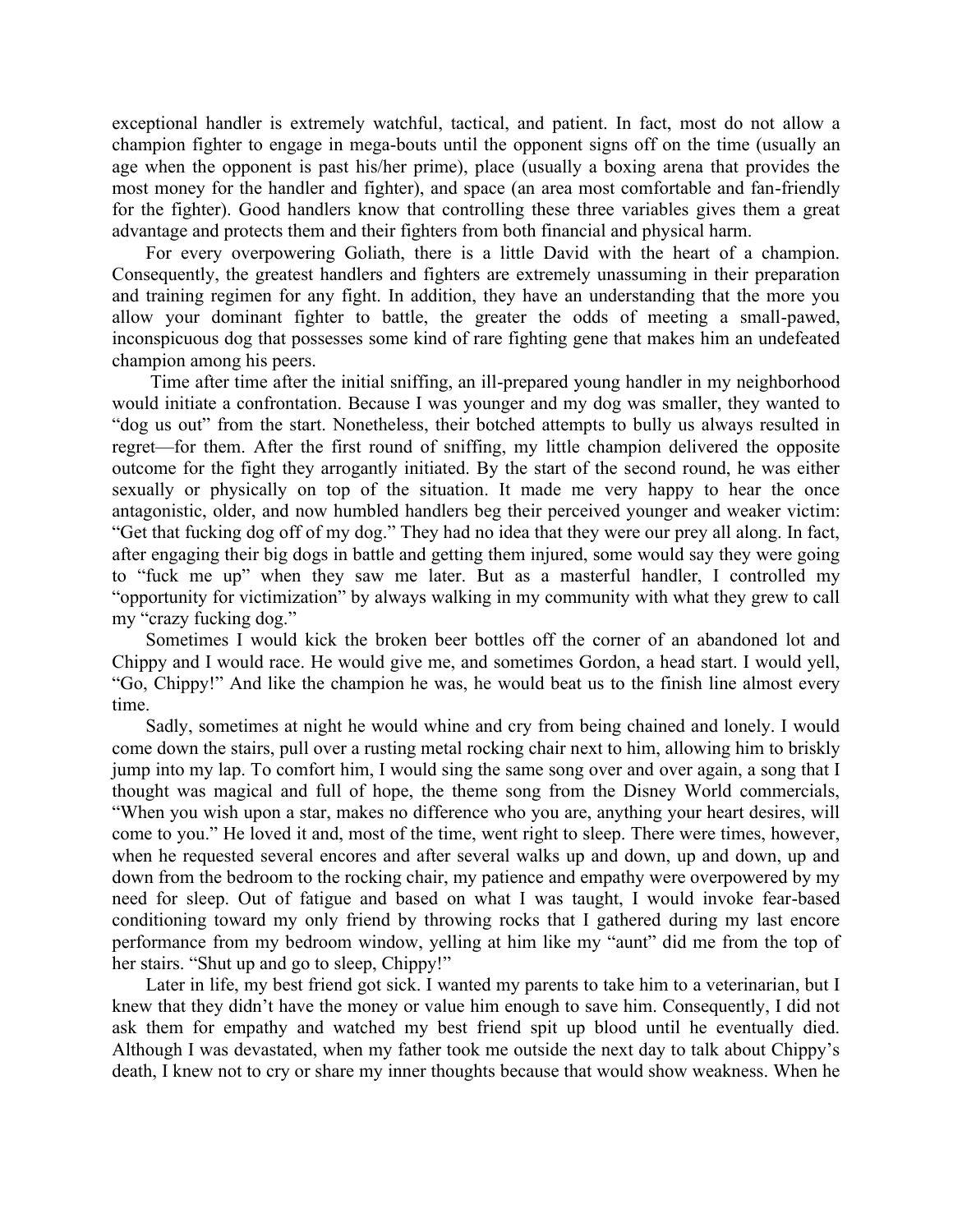asked how I felt, I just replied, "He was a good dog, Dad. I am okay." My dog fought dogs, lived like a dog, was treated like a dog most of the time, and died like a dog.

In this period of my life, I gained the intuition to see through the intentions of many handlers and to walk in the dark. I learned to avoid confrontation and to avoid being arrogant. Most importantly, I have learned that in this dog-eat-dog world fraught with avoidable or unavoidable opportunities for victimization, everyone sooner or later gets "dogged out." However, based on the universal law of polarity, we must humbly recognize that under the right conditions or teachings, we are also capable of "dogging out" God's creations. One of my greatest regrets in life was throwing rocks at my best friend just because he wanted to get cuddled and comforted. It reminds me of myself wanting to come upstairs from my aunt's dark basement. Based on my recollection of these events, I now understand that I have no right to stand in judgment of anyone. All I can do now is ask God to continue to guide me through the time, space, and place where I have been planted to grow.